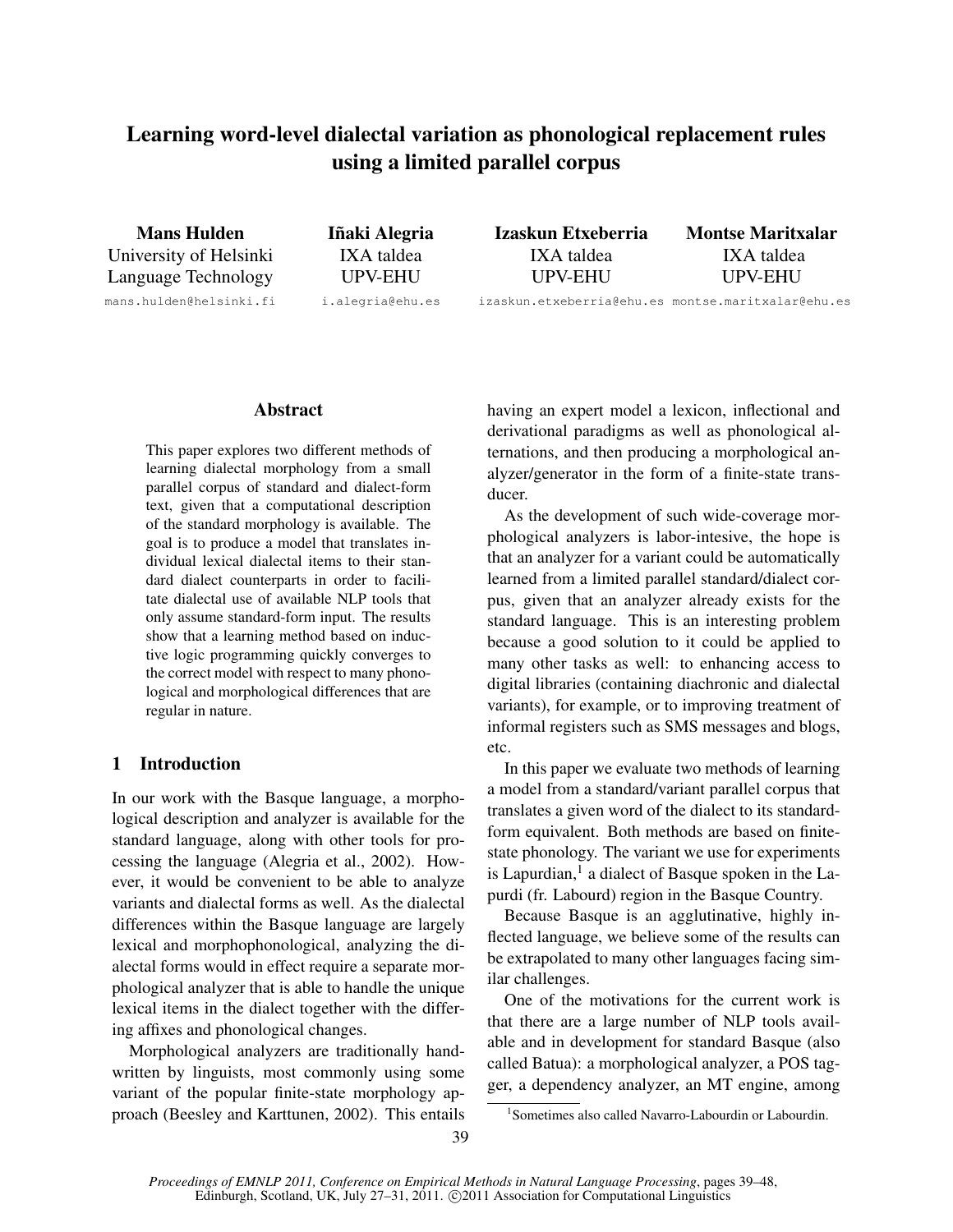others (Alegria et al., 2011). However, these tools do not work well in processing the different dialects of Basque where lexical items have a different orthographic representation owing to slight differences in phonology and morphology.

Here is a brief contrastive example of the kinds of differences found in the (a) Lapurdian dialect and standard Basque (b) parallel corpus:<sup>2</sup>

(a) Ez gero uste izan nexkatxa guziek tu egiten dautatela (b) Ez gero uste izan neskatxa guztiek tu egiten didatela

As the example illustrates, the differences are minor overall—the word order and syntax are unaffected, and only a few lexical items differ. This reflects the makeup of our parallel corpus quite well in it, slightly less than 20% of the word tokens are distinct. However, even such relatively small discrepancies cause great problems in the potential reuse of current tools designed for the standard forms only.

We have experimented with two approaches that attempt to improve on a simple baseline of memorizing word-pairs in the dialect and the standard. The first approach is based on work by Almeida et al. (2010) on contrasting orthography in Brazilian Portuguese and European Portuguese. In this approach differences between substrings in distinct word-pairs are memorized and these transformation patterns are then applied whenever novel words are encountered in the evaluation. To prevent overgeneration, the output of this learning process is later subject to a morphological filter where only actual standard-form outputs are retained. The second approach is an Inductive Logic Programming-style (ILP) (Muggleton and De Raedt, 1994) learning algorithm where phonological transformation rules are learned from word-pairs. The goal is to find a minimal set of transformation rules that is both necessary and sufficient to be compatible with the learning data, i.e. the word pairs seen in the training data.

The remainder of the paper is organized as follows. The characteristics of the corpus available to us are described in section 2. In sections 3, 4, and 5, we describe the steps and variations of the methods we have applied and how they are evaluated. Section 6 presents the experimental results, and finally, we discuss the results and present possibilities for potential future work in section 7.

#### 1.1 Related work

The general problem of supervised learning of dialectal variants or morphological paradigms has been discussed in the literature with various connection to computational phonology, morphology, machine learning, and corpus-based work. For example, Kestemont et al. (2010) presents a languageindependent system that can 'learn' intra-lemma spelling variation. The system is used to produce a consistent lemmatization of texts in Middle Dutch literature in a medieval corpus, Corpus-Gysseling, which contains manuscripts dated before 1300 AD. These texts have enormous spelling variation which makes a computational analysis difficult.

Koskenniemi (1991) provides a sketch of a discovery procedure for phonological two-level rules. The idea is to start from a limited number of paradigms (essentially pairs of input-output forms where the input is the surface form of a word and the output a lemmatization plus analysis). The problem of finding phonological rules to model morphological paradigms is essentially similar to the problem presented in this paper. An earlier paper, Johnson (1984), presents a 'discovery procedure' for learning phonological rules from data, something that can be seen as a precursor to the problem dealt with by our ILP algorithm.

Mann and Yarowsky (2001) present a method for inducing translation lexicons based on transduction models of cognate pairs via bridge languages. Bilingual lexicons within languages families are induced using probabilistic string edit distance models. Inspired by that paper, Scherrer (2007) uses a generate-and-filter approach quite similar to our first method. He compares different measures of graphemic similarity applied to the task of bilingual lexicon induction between Swiss German and Standard German. Stochastic transducers are trained with the EM algorithm and using handmade transduction rules. An improvement of 11% in F-score is reported over a baseline method using Levenshtein Distance.

<sup>2</sup>English translation of the example: *Don't think all girls spit on me*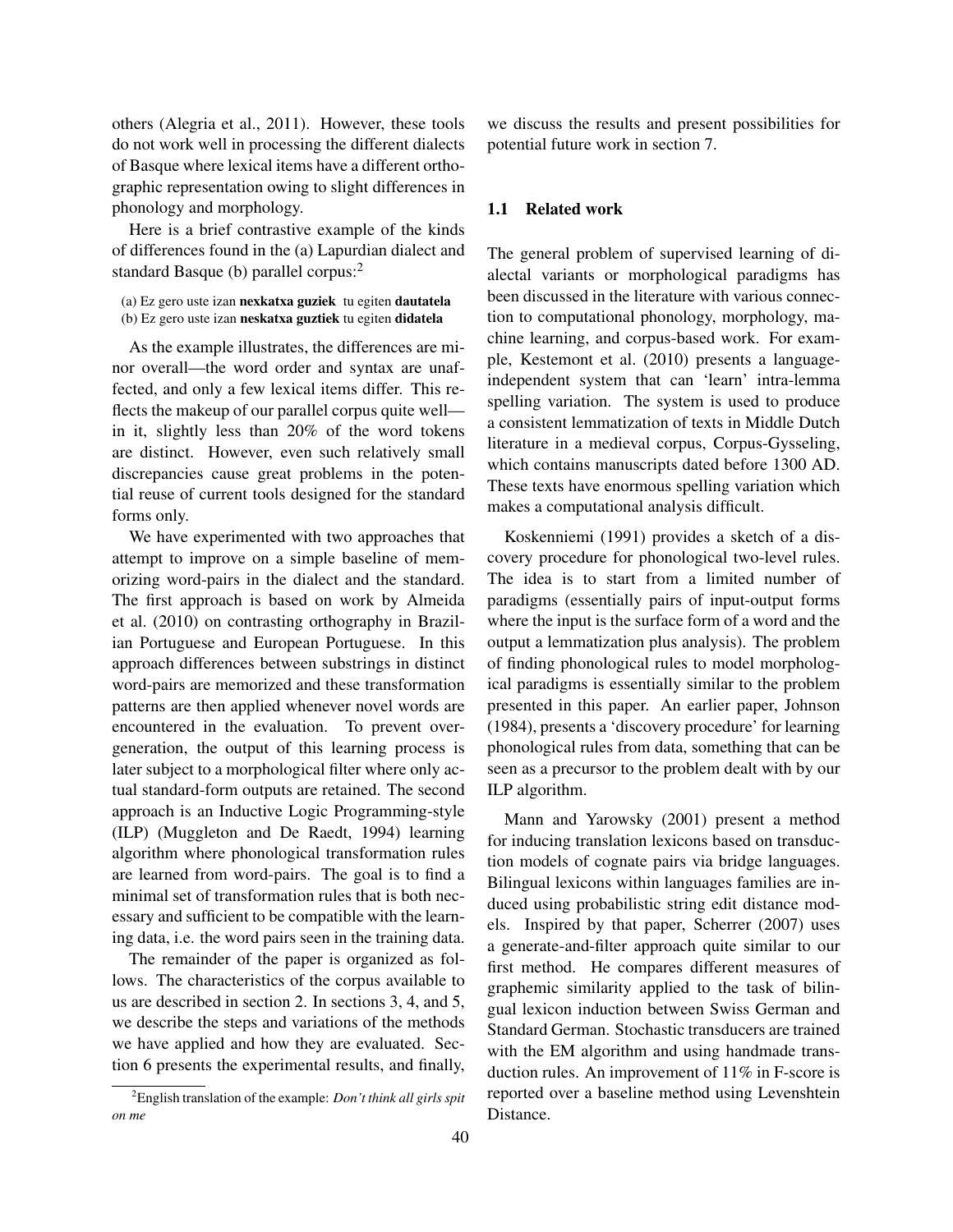|                                                     | <b>Full corpus</b> | 80% part.      | $20\%$ part.   |
|-----------------------------------------------------|--------------------|----------------|----------------|
| Sentences                                           | 2,117              | 1.694          | 423            |
| Words                                               | 12,150             | 9,734          | 2,417          |
| Unique words<br><b>Standard Basque</b><br>Lapurdian | 3,553<br>3,830     | 3,080<br>3.292 | 1,192<br>1,239 |
| Filtered pairs                                      | 3,610              | 3,108          | 1,172          |
| Identical pairs                                     | 2,532              | 2,200          | 871            |
| Distinct pairs                                      | 1,078              | 908            | 301            |

Table 1: Characteristics of the parallel corpus used for experiments.

## 2 The corpus

The parallel corpus used in this research is part of "TSABL" project developed by the IKER group in Baiona (fr. Bayonne).<sup>3</sup> The researchers of the IKER project have provided us with examples of the Lapurdian dialect and their corresponding forms in standard Basque. Our parallel corpus then contains running text in two variants: complete sentences of the Lapurdian dialect and equivalent sentences in standard Basque.

The details of the corpus are presented in table 1. The corpus consists of 2,117 parallel sentences, totaling 12,150 words (roughly 3,600 types). In order to provide data for our learning algorithms and also to test their performance, we have divided the corpus into two parts: 80% of the corpus is used for the learning task (1,694 sentences) and the remaining 20% (423 sentences) for evaluation of the learning process. As is seen, roughly 23% of the word-pairs are distinct. Another measure of the average deviation between the word pairs in the corpus is given by aligning all word-pairs by minimum edit distance (MED): aligning the 3,108 word-pairs in the learning corpus can be done at a total MED cost of 1,571. That is, roughly every 14th character in the dialect data is different from the standard form.

# 3 The baseline

The baseline of our experiments is a simple method, based on a dictionary of equivalent words with the list of correspondences between words extracted from the learning portion (80%) of the corpus. This list of correspondences contains all different word pairs in the variant vs. standard corpus. The baseline approach consists simply of memorizing all the distinct word pairs seen between the dialectal and standard forms, and subsequently applying this knowledge during the evaluation task. That is, if an input word during the evaluation has been seen in the training data, we provide the corresponding previously known output word as the answer. Otherwise, we assume that the output word is identical to the input word.

# 4 Overview of methods

We have employed two different methods to produce an application that attempts to extract generalizations from the training corpus to ultimately be able to produce the equivalent standard word corresponding to a given dialectal input word. The first method is based on already existing work by Almeida et al. (2010) that extracts all substrings from lexical pairs that are different. From this knowledge we then produce a number of phonological replacement rules that model the differences between the input and output words. In the second method, we likewise produce a set of phonological replacement rules, using an ILP approach that directly induces the rules from the pairs of words in the training corpus.

The core difference between the two methods is that while both extract replacement patterns from the word-pairs, the first method does not consider negative evidence in formulating the replacement rules. Instead, the existing morphological analyzer is used as a filter after applying the rules to unknown text. The second method, however, uses negative evidence from the word-pairs in delineating the replacement rules as is standard in ILP-approaches, and the subsequent morphological filter for the output plays much less of a role. Evaluating and comparing both approaches is motivated because the first method may produce much higher recall by virtue of generating a large number of input-output candidates during application, and the question is whether the corresponding loss in precision may be mitigated by judicious application of post-processing filters.

<sup>3</sup> *Towards a Syntactic Atlas of the Basque Language*, web site: *http://www.iker.cnrs.fr/-tsabl-towards-a-syntactic-atlasof-.html*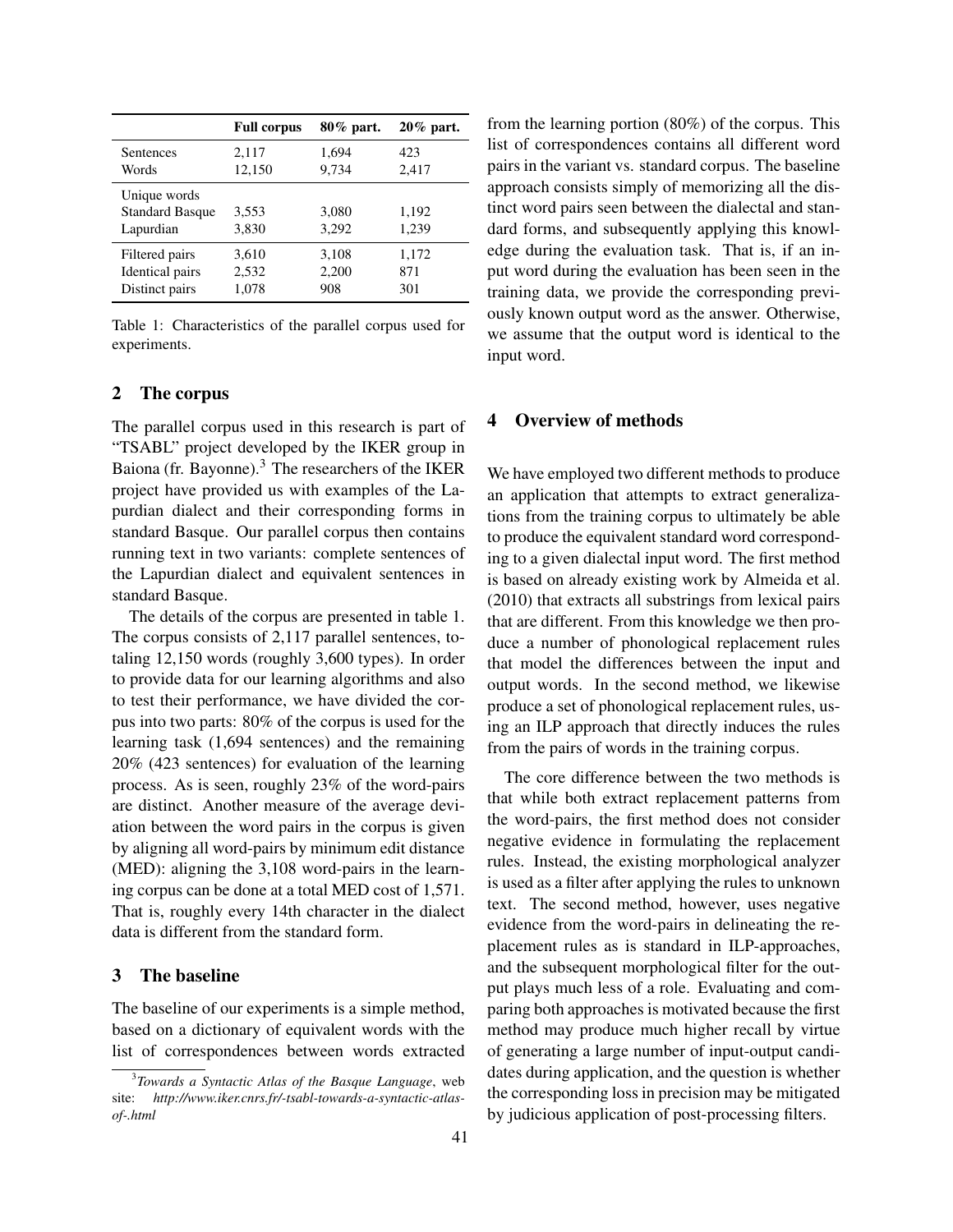## 4.1 Format of rules

Both of the methods we have evaluated involve learning a set of string-transformation rules to convert words, morphemes, or individual letters (graphemes) in the dialectal forms to the standard variant. The rules that are learned are in the format of so-called phonological replacement rules (Beesley and Karttunen, 2002) which we have later converted into equivalent finite-state transducers using the freely available *foma* toolkit (Hulden, 2009a). The reason for the ultimate conversion of the rule set to finite-state transducers is twofold: first, the transducers are easy to apply rapidly to input data using available tools, and secondly, the transducers can further be modified and combined with the standard morphology already available to us as a finite transducer.

In its simplest form, a replacement rule is of the format

$$
A \to B \parallel C \quad D \tag{1}
$$

where the arguments  $A, B, C, D$  are all single symbols or strings. Such a rule dictates the transformation of a string  $A$  to  $B$ , whenever the  $A$  occurs between the strings  $C$  and  $D$ . Both  $C$  and  $D$  are optional arguments in such a rule, and there may be multiple conditioning environments for the same rule.

For example, the rule:

$$
h \rightarrow 0 \parallel p_{-}, t_{-}, 1_{-}, a \text{ s} \text{0}
$$
\n(2)

would dictate a deletion of  $h$  in a number of contexts; when the h is preceded by a p, t, or l, or succeeded by the sequence *aso*, for instance transforming *ongiethorri* (Lapurdian) to *ongietorri* (Batua).

As we will be learning several rules that each target different input strings, we have a choice as to the mode of application of the rules in the evaluation phase. The learned rules could either be applied in some specific order (sequentially), or applied simultaneously without regard to order (in parallel).

For example, the rules:

$$
u \to i || z a . \tag{3}
$$

$$
k \to g || z a u . \tag{4}
$$

would together (in parallel) change *zaukun* into *zaigun*. Note that if we imposed some sort of ordering 42 on the rules and the  $u \rightarrow i$  rule in the set would apply first, for example, the conditioning environment for the second rule would no longer be met after transforming the word into *zaikun*. We have experimented with sequential as well as parallel processing, and the results are discussed below.

#### 4.2 Method 1 (lexdiff) details

The first method is based on the idea of identifying sequences inside word pairs where the output differs from the input. This was done through the already available tool *lexdiff* which has been used in automatic migration of texts between different Portuguese orthographies (Almeida et al., 2010). The *lexdiff* program tries to identify sequences of changes from seen word pairs and outputs string correspondences such as, for example:  $76$  ait  $\rightarrow$ at ; 39 dautz  $\rightarrow$  diz (stemming from pairs such as (*joaiten/joaten* and *dautzut/dizut*), indicating that ait has changed into at 76 times in the corpus, etc., thus directly providing suggestions as to phonologically regular changes between two texts, with frequency information included.

With such information about word pairs we generate a variety of replacement rules which are then compiled into finite transducers with the *foma* application. Even though the *lexdiff* program provides a direct string-to-string change in a format that is directly compilable into a phonological rule transducer, we have experimented with some possible variations of the specific type of phonological rule we want to output:

- We can restrict the rules by frequency and require that a certain type of change be seen at least n times in order to apply that rule. For example, if we set this threshold to 3, we will only apply a string-to-string changing rule that has been seen three or more times.
- We limit the number of rules that can be applied to the same word. Sometimes the *lexdiff* application divides the change between a pair of words into two separate rules. For example the word-word correspondence *agerkuntza/agerpena* is expressed by two rules: rkun  $\Rightarrow$  rpen and ntza  $\Rightarrow$  na. Now, given these two rules, we have to be able to apply both to produce the correct total change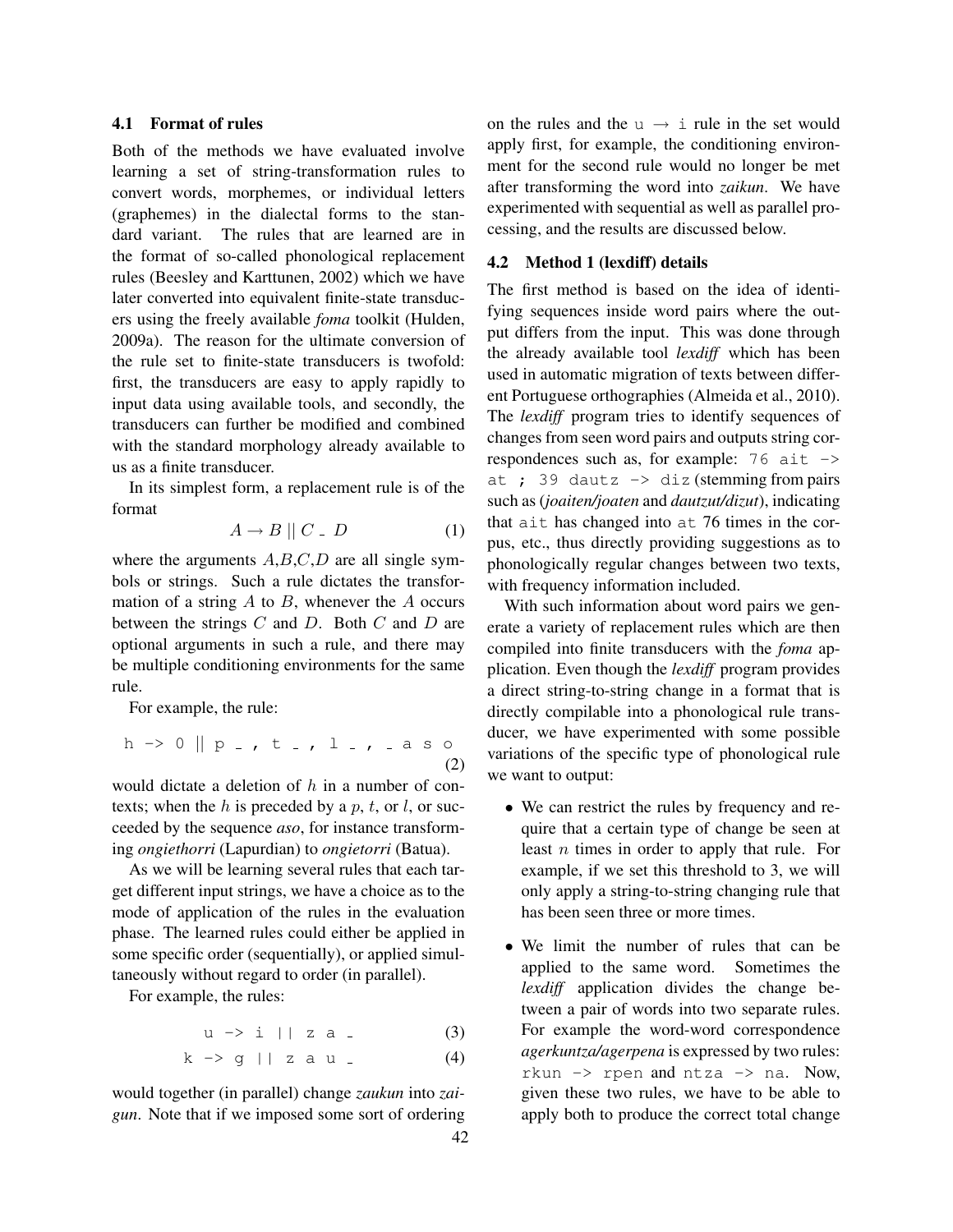

Figure 1: The role of the standard Basque (Batua) analyzer in filtering out unwanted output candidates created by the induced rule set produced by method 1.

*agerkuntza/agerpena*. By limiting the number of rules that can apply to a single input word we can avoid creating many spurious outputs, but also at the same time we may sacrifice some ability to produce the desired output forms.

- We can also control the application mode of the rules: sequential or parallel. If the previous two rules are applied in parallel, the form obtained from agerkuntza will not be correct since the *n* overlaps with the two rules. That is, when applying rules simultaneously in parallel, the input characters for two rules may not overlap. However, if these two rules applied in sequence (the order in this example is irrelevant), the output will be the correct: we first change  $rkun \rightarrow rpen$  and later  $ntxa \rightarrow$ na. We have not a priori chosen to use parallel or sequential rules and have decided to evaluate both approaches.
- We can also compact the rules output by *lex*diff by eliminating redundancies and constructing context-sensitive rules. For example: given a rule such as rkun -> rpen, we can con-

vert this into a context-sensitive rule that only changes ku into pe when flanked by r and n to the left and right, respectively, i.e. producing a rule:

$$
k u \rightarrow p e \| r \cdot n \qquad (5)
$$

This has a bearing on the previous point and will allow more rewritings within a single word in parallel replacement mode since there are fewer characters overlapping.

Once a set of rules is compiled with some instantiation of the various parameters discussed above and converted to a transducer, we modify the transducer in various ways to improve on the output.

First, since we already have access to a large-scale morphological transducer that models the standard Basque (Batua), we restrict the output from the conversion transducer to only allow those words as output that are legitimate words in standard Basque. Figure 1 illustrates this idea. In that figure, we see an input word in the dialect (*emaiten*) produce a number of candidates using the rules induced. However, after adding a morphological filter that models the Batua, we retain only one output.

Secondly, in the case that even after applying the Batua filter we retain multiple outputs, we simply choose the most frequent word (these unigram counts are gathered from a separate newspaper corpus of standard Basque).

#### 4.3 Method 2 (ILP) details

The second method we have employed works directly from a collection of word-pairs (dialect/standard in this case). We have developed an algorithm that from a collection of such pairs seeks a minimal hypothesis in the form of a set of replacement rules that is consistent with all the changes found in the training data. This approach is generally in line with ILP-based machine learning methods (Muggleton and De Raedt, 1994). However, in contrast to the standard ILP, we do not learn statements of first-order logic that fit a collection of data, but rather, string-to-string replacement rules.<sup>4</sup>

<sup>&</sup>lt;sup>4</sup>Phonological string-to-string replacement rules can be defined as collections of statements in first-order logic and compiled into transducers through such logical statements as well;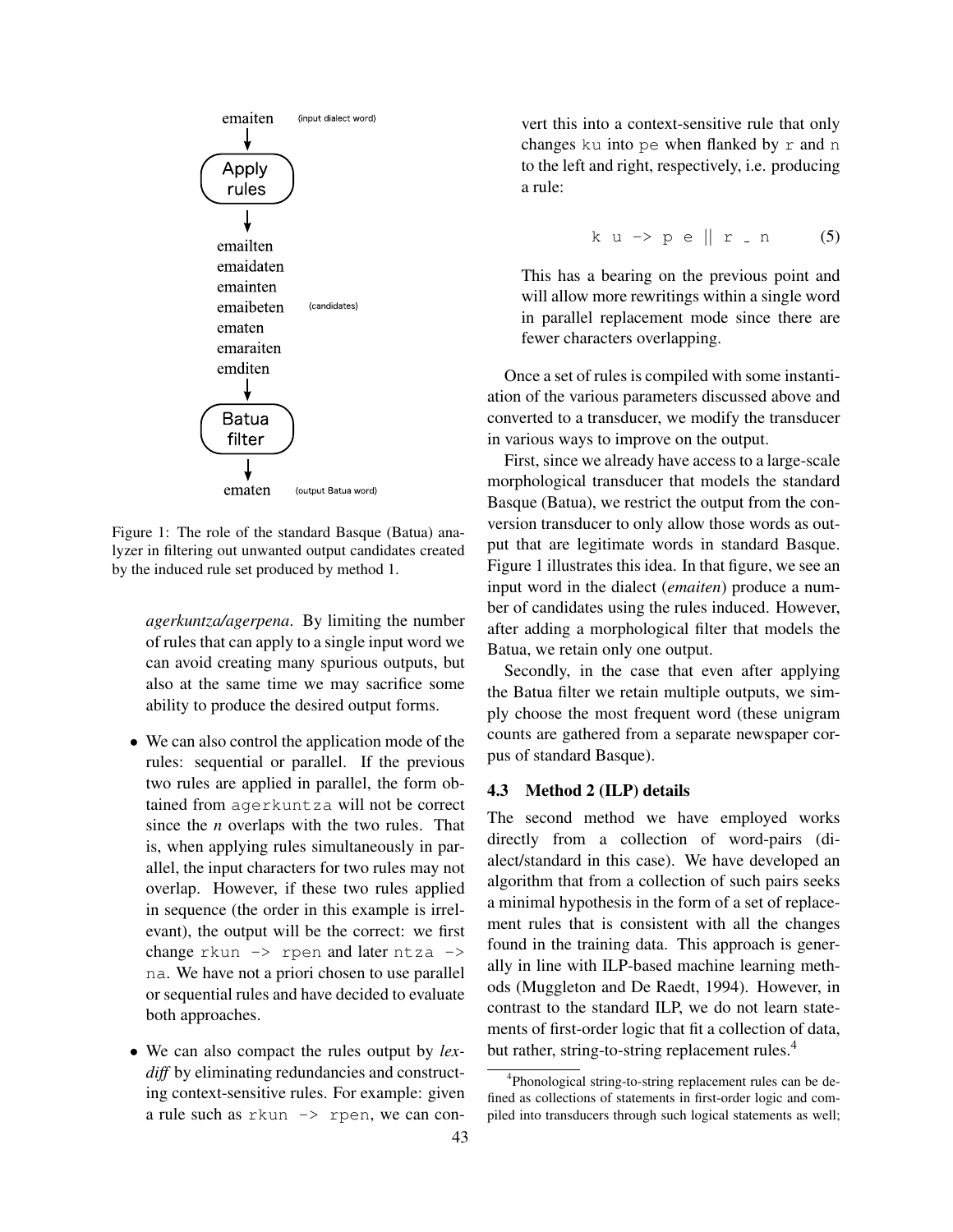The two parameters to be induced are (1) the collection of string replacements  $X \rightarrow Y$  needed to characterize the training data, and (2) the minimal conditioning environments for each rule, such that the collection of rules model the string transformations found in the training data.

The procedure employed for the learning task is as follows:

- (1) Align all word pairs (using minimum edit distance by default).
- (2) Extract a collection of phonological rewrite rules.
- (3) For each rule, find counterexamples.
- (4) For each rule, find the shortest conditioning environment such that the rule applies to all positive examples, and none of the negative examples. Restrict rule to be triggered only in this environment.

The following simple example should illustrate the method. Assuming we have a corpus of only two word pairs:

| emaiten | ematen |
|---------|--------|
| igorri  | igorri |

in step (1) we would perform the alignment and produce the output

e m a i t e n i g o r r i e m a ∅ t e n i g o r r i

From this data we would in step (2) gather that the only active phonological rule is  $i \rightarrow \emptyset$ , since all other symbols are unchanged in the data. However, we find two counterexamples to this rule (step 3), namely two i-symbols in *igorri* which do not alternate with  $\emptyset$ . The shortest conditioning environment that accurately models the data and produces no overgeneration (does not apply to any of the is in *igorri*) is therefore:

$$
i \rightarrow \emptyset \parallel a \quad (6)
$$

the length of the conditioning environment being 1 (1 symbol needs to be seen to the left plus zero symbols to the right). Naturally, in this example we have two competing alternatives to the shortest generalization: we could also have chosen to condition the *i*-deletion rule by the  $t$  that follows the  $i$ . Both conditioning environments are exactly one symbol long. To resolve such cases, we a priori choose to favor conditioning environments that extend farther to the left. This is an arbitrary decision—albeit one that does have some support from phonology as most phonological assimilation rules are conditioned by previously heard segments—and very similar results are obtained regardless of left/right bias in the learning. Also, all the rules learned with this method are applied simultaneously (in parallel) in the evaluation phase.

#### 4.3.1 String-to-string vs. single-symbol rules

In some cases several consecutive input symbols fail to correspond to the output in the learning data, as in for example the pairing

$$
\begin{array}{ccc} d & a & u & t \\ d & i & \emptyset & t \end{array}
$$

corresponding to the dialect-standard pair *daut/dit*. Since there is no requirement in our formalism of rewrite rules that they be restricted to single-symbol rewrites only, there are two ways to handle this: either one can create a string-to-string rewriting rule:

au  $\rightarrow i$  / CONTEXT

or create two separate rules

 $a \rightarrow i /$  CONTEXT,  $u \rightarrow \emptyset /$  CONTEXT

where CONTEXT refers to the minimal conditioning environment determined by the rest of the data. We have evaluated both choices, and there is no notable difference between them in the final results.

#### 5 Evaluation

We have measured the quality of different approaches by the usual parameters of precision, recall and the harmonic combination of them, the  $F_1$ score, and analyzed how the different options in the two approaches affect the results of these three parameters. Given that we, especially in method 1, extract quite a large number of rules and that each

see e.g. Hulden (2009b) for details. In other words, in this work, we skip the intermediate step of defining our observations as logical statements and directly convert our observations into phonological replacement rules.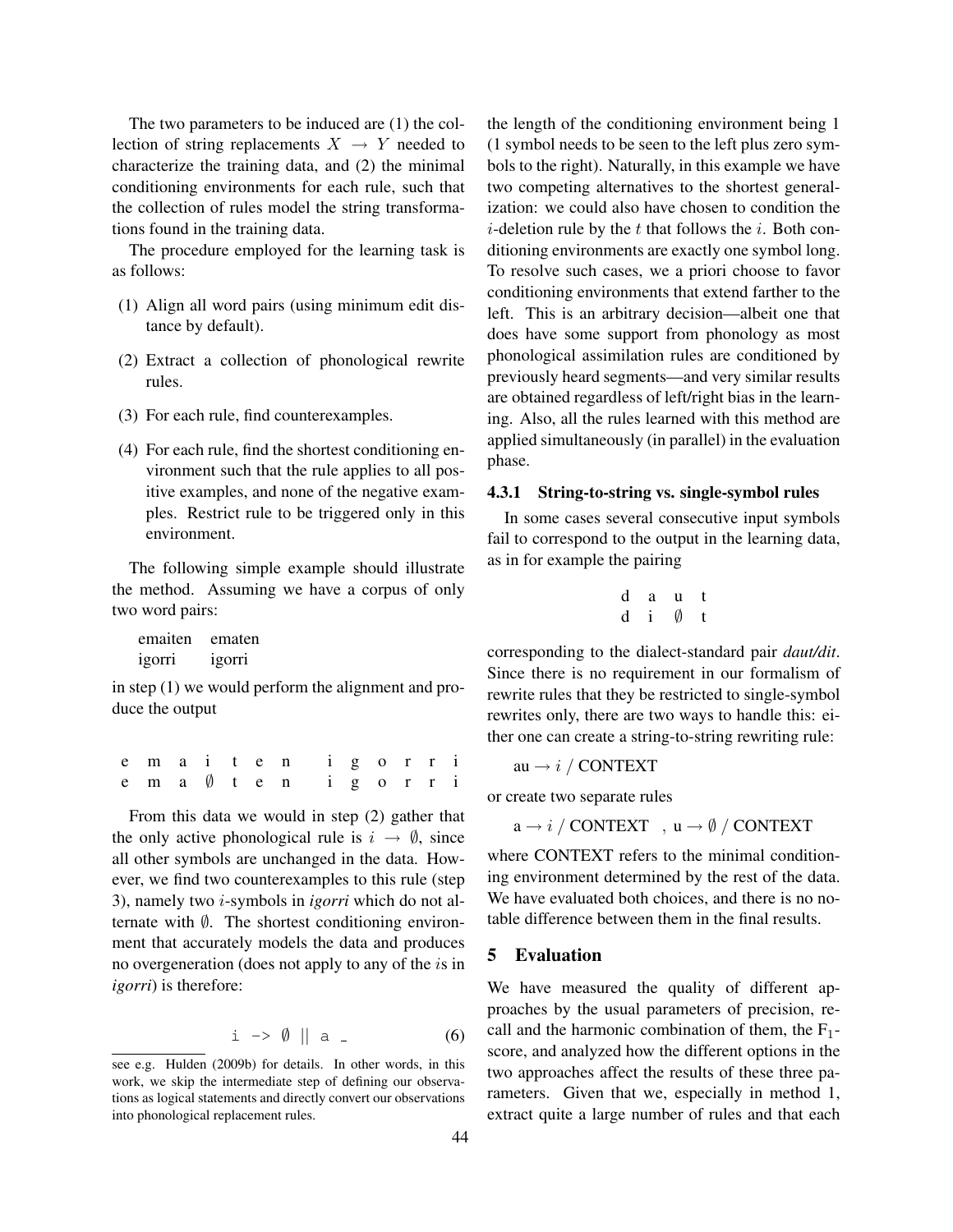input word generates a very large number of candidates if we use all the rules extracted, it is possible to produce a high recall on the conversion of unknown dialect words to the standard form. However, the downside is that this naturally leads to low precision as well, which we try to control by introducing a number of filters to remove some of the candidates output by the rules. As mentioned above, we use two filters: (1) an obligatory filter which removes all candidate words that are not found in the standard Basque (by using an existing standard Basque morphological analyzer), and (2) using an optional filter which, given several candidates in the standard Basque, picks the most frequently occurring one by a unigram count from the separate newspaper corpus. This latter filter turns out to serve a much more prominent role in improving the results of method 1, while it is almost completely negligible for method 2.

## 6 Results

As mentioned above, the learning process has made use of 80% of the corpus, leaving 20% of the corpus for evaluation of the above-mentioned approaches. In the evaluation, we have only tested those words in the dialect that *differ* from words in the standard (which are in the minority). In total, in the evaluation part, we have tested the 301 words that differ between the dialect and the standard in the evaluation part of the corpus.

The results for the baseline—i.e. simple memorization of word-word correspondences—are (in %):  $P = 95.62$ ,  $R = 43.52$  and  $F_1 = 59.82$ . As expected, the precision of the baseline is high: when the method gives an answer it is usually the correct one. But the recall of the baseline is low, as is expected: slightly less than half the words in the evaluation corpus have been encountered before.<sup>5</sup>

## 6.1 Results with the lexdiff method

Table 2 shows the initial experiment of method 1 with different variations on the frequency

| P | R                           | ${\bf F}_1$ |
|---|-----------------------------|-------------|
|   | $f \ge 1$ 38.95 66.78 49.20 |             |
|   | $f > 2$ 46.99 57.14 51.57   |             |
|   | $f > 3$ 49.39 53.82 51.51   |             |

Table 2: Values obtained for Precision, Recall and Fscores with method 1 by changing the minimum frequency of the correspondences to construct rules for *foma*. The rest of the options are the same in all three experiments: only one rule is applied within a word.

| P | R                           | ${\bf F}_1$ |
|---|-----------------------------|-------------|
|   | $f \ge 1$ 70.28 58.13 63.64 |             |
|   | $f \ge 2$ 70.18 53.16 60.49 |             |
|   | $f > 3$ 71.76 51.50 59.96   |             |

Table 3: Values obtained for Precision, Recall and Fscore with method 1 by changing the threshold frequency of the correspondences and applying a post-filter.

threshold—this is the limit on the number of times we must see a string-change to learn it. The results clearly show that the more examples we extract (frequency 1), the better results we obtain for recall while at the same time the precision suffers since many spurious outputs are given—even many different ones that each legitimately correspond to a word in the standard dialect. The  $F_1$ -score doesn't vary very much and it maintains similar values throughout. The problem with this approach is one which we have noted before: the rules produce a large number of outputs for any given input word and the consequence is that the precision suffers, even though only those output words are retained that correspond to actual standard Basque.

With the additional unigram filter in place, the results improve markedly. The unigram-filtered results are given in table 3.

We have also varied the maximum number of possible rule applications within a single word as well as applying the rules in parallel or sequentially, and compacting the rules to provide more contextsensitivity. We shall here limit ourselves to presenting the best results of all these options in terms of the  $F_1$ -score in table 4.

In general, we may note that applying more than

 $5$ The reason the baseline does not show 100% precision is that the corpus contains minor inconsistencies or accepted alternative spellings, and our method of measuring the precision suffers from such examples by providing both learned alternatives to a dialectal word, while only one is counted as being correct.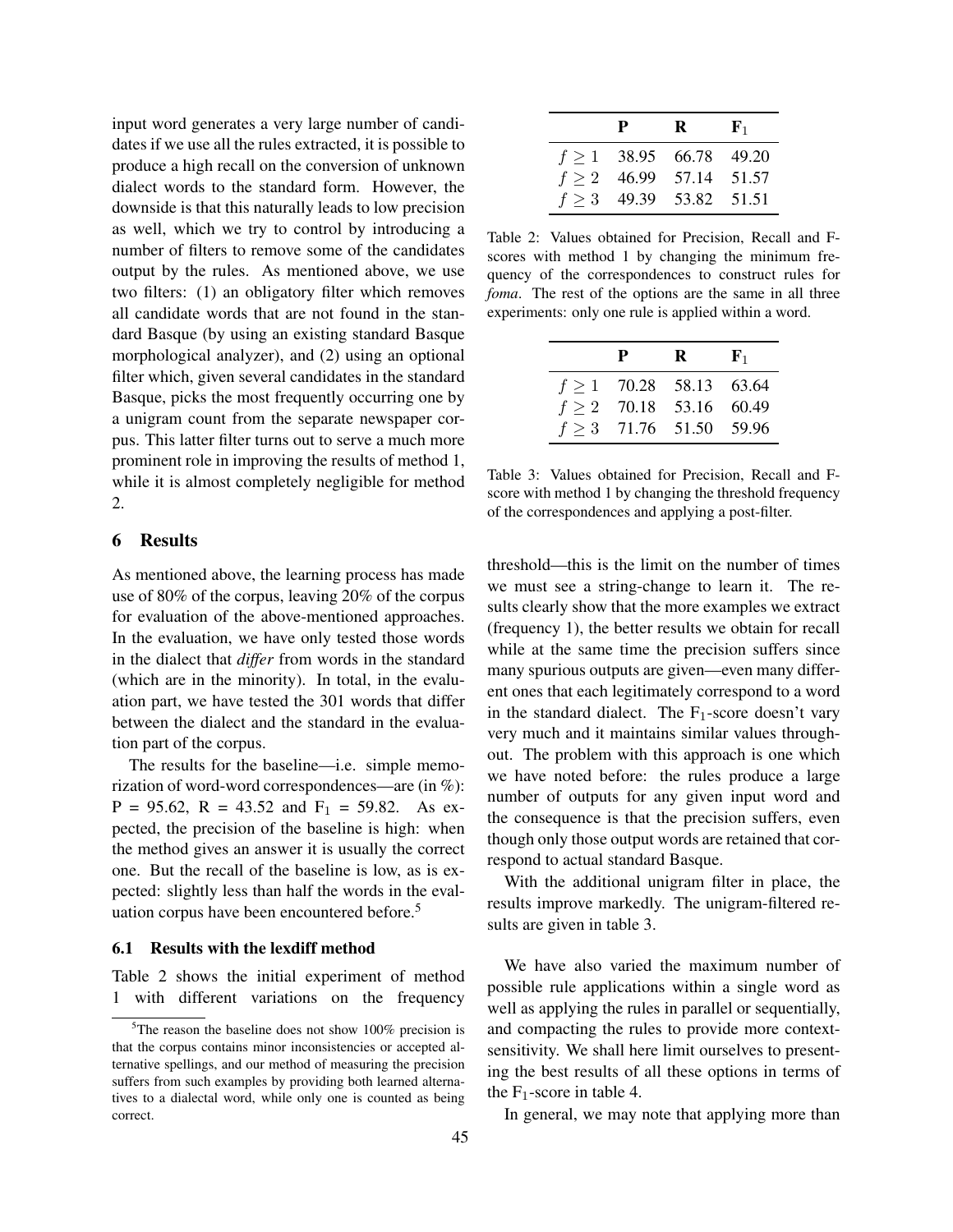|      | P     | R     | ${\bf F}_1$ |
|------|-------|-------|-------------|
| Exp1 | 72.20 | 57.81 | 64.21       |
| Exp2 | 72.13 | 58.47 | 64.59       |
| Exp3 | 75.10 | 60.13 | 66.79       |

Table 4: Method 1. Exp1: frequency 2; 2 rules applied; in parallel; without contextual conditioning. Exp2: frequency 1; 1 rule applied; with contextual conditioning. Exp3: frequency 2; 2 rules applied; in parallel; with contextual conditioning.

one rule within a word has a negative effect on the precision while not substantially improving the recall. Applying the unigram filter—choosing the most frequent candidate—yields a significant improvement: much better precision but also slightly worse recall. Choosing either parallel or sequential application of rules (when more than one rule is applied to a word) does not change the results significantly. Finally, compacting the rules and producing context-sensitive ones is clearly the best option.

In all cases the  $F_1$ -score improves if the unigram filter is applied; sometimes significantly and sometimes only slightly. All the results of the table 4 which lists the best performing ones come from experiments where the unigram filter was applied.

Figure 2 shows how precision and recall values change in some of the experiments done with method 1. There are two different groups of points depending on if the unigram filter is applied, illustrating the tradeoff in precision and recall.

## 6.2 Results with the ILP method

The ILP-based results are clearly better overall, and it appears that the gain in recall by using method 1 does not produce  $F_1$ -scores above those produced with the ILP-method, irrespective of the frequency filters applied. Crucially, the negative evidence and subsequent narrowness of the replacement rules learned with the ILP method is responsible for the higher accuracy. Also, the results from the ILPbased method rely very little on the post-processing filters, as will be seen.

The only variable parameter with the ILP method concerns how many times a word-pair must be seen to be used as learning evidence for creating a replacement rule. As expected, the strongest result



Figure 2: Tradeoffs of precision and recall values in the experiments with method 1 using various different parameters. When the unigram filter is applied the precision is much better, but the recall drops.

| р                     | R             | ${\bf F}_1$                   |
|-----------------------|---------------|-------------------------------|
| $n = 1$ 85.02 (86.13) | 58.47 (57.80) | 69.29 (69.18)                 |
| $n = 2$ 82.33 (83.42) | 54.15 (53.49) | 65.33 (65.18)                 |
| $n = 3$ 80.53 (82.07) | 50.83 (50.17) | 62.32(62.26)                  |
| $n = 4$ 81.19 (82.32) |               | $50.17(49.50)$ $62.01(61.83)$ |

Table 5: Experiments with the ILP method using a threshold of 1–4 (times a word-pair is seen) to trigger rule learning. The figures in parentheses are the same results with the added postprocessing unigram filter that, given several output candidates of the standard dialect, chooses the most frequent one.

is obtained by using all word-pairs, i.e. setting the threshold to 1. Table 5 shows the degradation of performance resulting from using higher thresholds.

Interestingly, adding the unigram filter that improved results markedly in method 1 to the output of the ILP method slightly worsens the results in most cases, and gives no discernible advantage in others. In other words, in those cases where the method provides multiple outputs, choosing the most frequent one on a unigram frequency basis gives no improvement over not doing so.

Additionally, there is comparatively little advantage with this method in adding the morphological filter to the output of the words in method 2 (this is the filter that rules out non-standard words). The results in table 5 include the morphological filter, but omitting it altogether brings down the best  $F_1$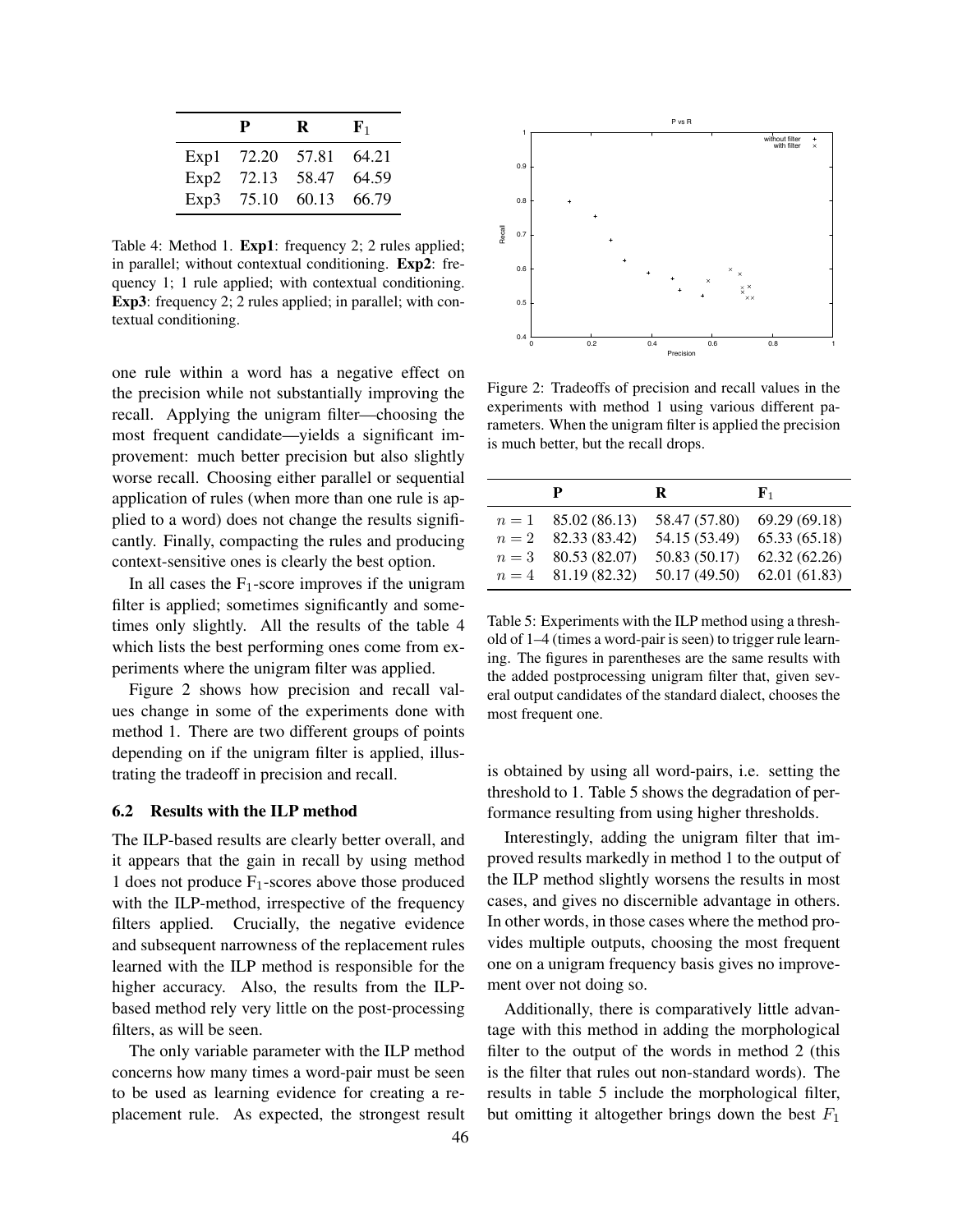|                                      | р | R                                | ${\bf F}_1$ |
|--------------------------------------|---|----------------------------------|-------------|
| <b>Baseline</b>                      |   | 95.62 43.52 59.82                |             |
| Method 1 (lexdiff)<br>Method 2 (ILP) |   | 75.10 60.13 66.79<br>85.02 58.47 | 69.29       |

Table 6: The best results (per  $F_1$ -score of the two methods). The parameters of method 1 included using only those string transformations that occur at least 2 times in the training data, and limiting rule application to a maximum of 2 times within a word, and including a unigram post-filter. Rules were contextually conditioned. For method 2, all the examples (threshold 1) in the training data were used as positive and negative evidence, without a unigram filter.

to 56.14 from 69.29. By contrast, method 1 depends heavily on it and omitting the filter brings down the  $F_1$ -score from 66.79 to 11.53 with the otherwise strongest result of method 1 seen in table 6. The most prominent difference between the two approaches is that while method 1 can be finetuned using frequency information and various filters to yield results close to method 2, the ILP approach provides equally robust results without any additional information—in particular, frequency information of the target language. We also find a much lower rate of errors of commission with the ILP method; this is somewhat obvious as it takes advantage of negative evidence directly while the first method only does so indirectly through filters added later.

# 7 Conclusions and future work

We have presented a number of experiments to solve a very concrete task: given a word in the Lapurdian dialect of Basque, produce the equivalent standard Basque word. As background knowledge, we have a complete standard Basque morphological analyzer and a small parallel corpus of dialect and standard text. The approach has been based on the idea of extracting string-to-string transformation rules from the parallel corpus, and applying these rules to unseen words. We have been able to improve on the results of a naive baseline using two methods to infer phonological rules of the information extracted from the corpus and applying them with finite state transducers. In particular, the second method, inferring minimal phonological rewrite rules using an Inductive Logic Programming-style approach, seems promising as regards inferring phonological and morphological differences that are quite regular in nature between the two language variants. We expect that a larger parallel corpus in conjunction with this method could potentially improve the results substantially—with a larger set of data, thresholds could be set so that morphophonological generalizations are triggered only after a sufficient number of training examples (avoiding overgeneration), and, naturally, many more unique, non-regular, lexical correspondences could be learned.

During the current work, we have also accumulated a small but valuable training and test corpus which may serve as a future resource for evaluation of phonological and morphological rule induction algorithms.

In order to improve the results, we plan to research the combination of the previous methods with other ones which infer dialectal paradigms and relations between lemmas and morphemes for the dialect and the standard. These inferred relations could be contrasted with the information of a larger corpus of the dialect without using an additional parallel corpus.

#### Acknowledgments

We are grateful for the insightful comments provided by the anonymous reviewers. This research has been partially funded by the Spanish Science and Innovation Ministry via the OpenMT2 project (TIN2009-14675-C03-01) and the European Commission's 7th Framework Program under grant agreement no. 238405 (CLARA).

# References

- Alegria, I., Aranzabe, M., Arregi, X., Artola, X., Díaz de Ilarraza, A., Mayor, A., and Sarasola, K. (2011). Valuable language resources and applications supporting the use of Basque. In Vetulani, Z., editor, *Lecture Notes in Artifitial Intelligence*, volume 6562, pages 327–338. Springer.
- Alegria, I., Aranzabe, M., Ezeiza, N., Ezeiza, A., and Urizar, R. (2002). Using finite state technology in natural language processing of basque.